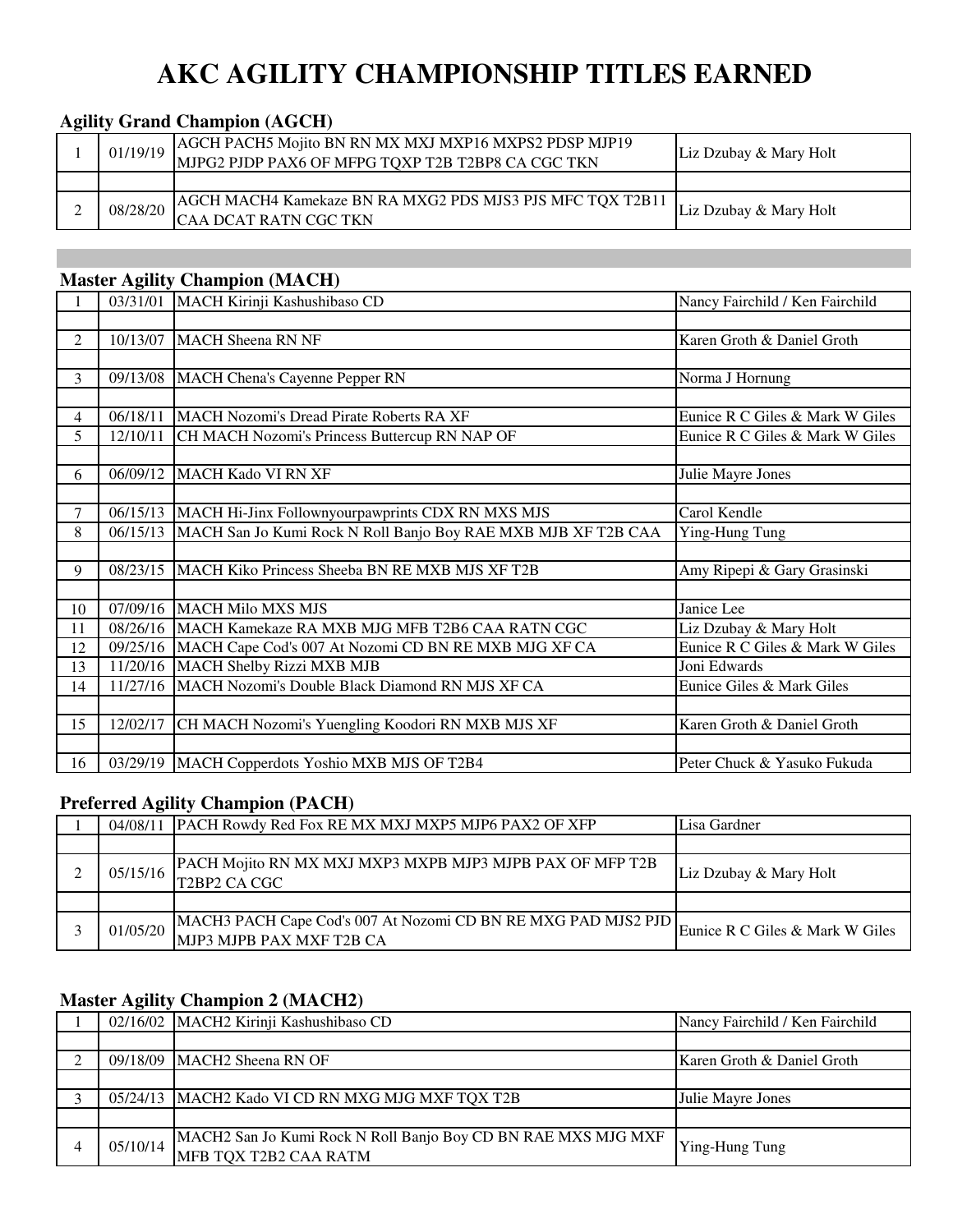| 5.  |          | 06/28/14   MACH2 Nozomi's Dread Pirate Roberts RE MXS MJG MXF       | Eunice R C Giles & Mark W Giles |
|-----|----------|---------------------------------------------------------------------|---------------------------------|
|     |          |                                                                     |                                 |
| 6   |          | 11/27/16   MACH2 Kiko Princess Sheeba BN RE MXG MJG XF T2B2         | Amy Ripepi & Gary Grasinski     |
|     |          |                                                                     |                                 |
|     | 06/24/17 | IMACH2 Kamekaze RA MXG MJC MFS T2B8 CAA RATN CGC                    | Liz Dzubay & Mary Holt          |
| 8   | 08/06/17 | MACH2 Nozomi's Double Black Diamond RN MXB MJG XF CA                | Eunice Giles & Mark Giles       |
| 9   | 09/22/17 | MACH2 Shelby Rizzi MXS MJS NF                                       | Joni Rizzi                      |
|     |          |                                                                     |                                 |
| 10  |          | 01/28/18 MACH2 Cape Cod's 007 At Nozomi CD BN RE MXS MJB2 XF T2B CA | Eunice R C Giles & Mark W Giles |
|     |          |                                                                     |                                 |
| -11 |          | 11/24/19 MACH2 Copperdots Yoshio MXS MJG MXF T2B6                   | Peter Chuck & Yasuko Fukuda     |
| 12  |          | 12/14/19 CH MACH2 Nozomi's Yuengling Koodori RN MXG MJG XF T2B      | Karen Groth & Daniel Groth      |

## **Preferred Agility Champion 2 (PACH2)**

| 04/06/13 | <b>IPACH2 Rowdy Red Fox RE MXB MXJ MXPC MJPC PAX3 OF MFP T2BP</b>                 | Lisa Gardner           |
|----------|-----------------------------------------------------------------------------------|------------------------|
|          |                                                                                   |                        |
| 10/28/16 | IPACH2 Moiito RN MX MXJ MXP6 MXPS MJP7 MJPG PAX2 OF MFPB<br>TOXP T2B T2BP5 CA CGC | Liz Dzubay & Mary Holt |

## **Master Agility Champion 3 (MACH3)**

|                |          | 06/29/03   MACH3 Kirinji Kashushibaso CD                                                     | Nancy Fairchild / Ken Fairchild                                                                                                                                                          |
|----------------|----------|----------------------------------------------------------------------------------------------|------------------------------------------------------------------------------------------------------------------------------------------------------------------------------------------|
|                |          |                                                                                              |                                                                                                                                                                                          |
| $\mathfrak{D}$ | 09/21/12 | MACH3 Sheena RN MXC MJB2 OF                                                                  | Karen Groth & Daniel Groth                                                                                                                                                               |
|                |          |                                                                                              |                                                                                                                                                                                          |
| 3              | 01/31/14 | MACH3 Kado VI CD RN MXC MJC MXF TQX T2B                                                      | Julie Mayre Jones                                                                                                                                                                        |
|                |          |                                                                                              |                                                                                                                                                                                          |
| 4              | 01/15/15 | MACH3 San Jo Kumi Rock N Roll Banjo Boy CD BN RAE MXC MJC MXF                                |                                                                                                                                                                                          |
|                |          | MFB TQX T2B2 CAA RATCHX                                                                      | Ying-Hung Tung<br>Eunice R C Giles & Mark W Giles<br>Amy Ripepi & Gary Grasinski<br>Joni Rizzi<br>Liz Dzubay & Mary Holt<br>Eunice Giles & Mark Giles<br>Eunice R C Giles & Mark W Giles |
| 5.             | 12/05/15 | MACH <sub>3</sub> Nozomi's Dread Pirate Roberts RE MXS MJB <sub>2</sub> MXF T <sub>2</sub> B |                                                                                                                                                                                          |
|                |          |                                                                                              |                                                                                                                                                                                          |
| 6              | 12/29/17 | MACH3 Kiko Princess Sheeba BN RAE MXB2 MJB2 XF T2B3                                          |                                                                                                                                                                                          |
|                |          |                                                                                              |                                                                                                                                                                                          |
| 7              | 06/10/18 | MACH3 Shelby Rizzi MXG MJG OF T2B                                                            |                                                                                                                                                                                          |
| 8              | 06/12/18 | MACH3 Kamekaze RA MXC PAD MJS2 PJD MFG TQX T2B9 CAA RATN                                     |                                                                                                                                                                                          |
|                |          | <b>CGC TKN</b>                                                                               |                                                                                                                                                                                          |
| 9              | 08/26/18 | MACH3 Nozomi's Double Black Diamond RN MXS MJC PJD XF T2B CA                                 |                                                                                                                                                                                          |
|                |          |                                                                                              |                                                                                                                                                                                          |
| 10             | 06/10/19 | MACH3 Cape Cod's 007 At Nozomi CD BN RE MXG PAD MJS2 PJD MJP<br>MXF T2B CA                   |                                                                                                                                                                                          |
|                |          |                                                                                              |                                                                                                                                                                                          |
| -11            | 11/23/20 | MACH3 Copperdots Yoshio MXG MJB2 MXF T2B7                                                    | Peter Chuck & Yasuko Fukuda                                                                                                                                                              |

# **Preferred Agility Champion 3 (PACH3)**

| 02/06/15 | PACH3 Rowdy Red Fox RE MX MXB MXJ MXP15 MXPS2 MJP14 MJPB2<br>PAX5 OF MFP MFPB TQXP T2BP2 | Lisa Gardner           |
|----------|------------------------------------------------------------------------------------------|------------------------|
|          |                                                                                          |                        |
| 05/19/17 | PACH3 Mojito RN MX MXJ MXP9 MXPG MJP11 MJPC PAX3 OF MFPB<br>TOXP T2B T2BP6 CA CGC        | Liz Dzubay & Mary Holt |

## **Master Agility Champion 4 (MACH4)**

| 08/08/14 | IMACH4 Kado VI CD RN MXC MJB2 MXF TOX T2B                | <b>Uulie Mayre Jones</b>        |
|----------|----------------------------------------------------------|---------------------------------|
|          |                                                          |                                 |
|          | IMACH4 Nozomi's Dread Pirate Roberts RE MXG MJS2 MXF T2B | Eunice R C Giles & Mark W Giles |
|          |                                                          |                                 |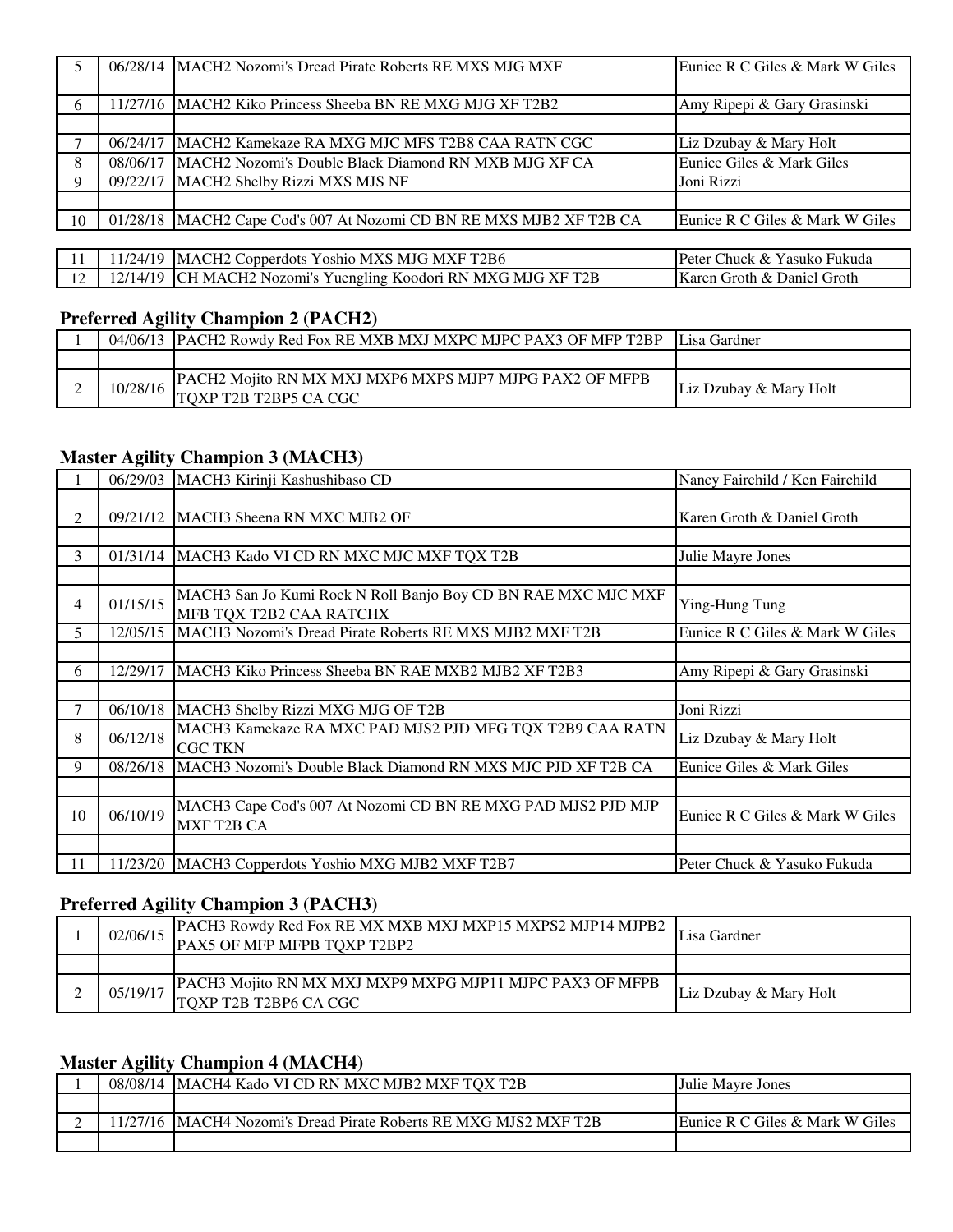|   | 03/26/17 | MACH4 San Jo Kumi Rock N Roll Banjo Boy CD BN RAE MXB2 MJS2<br>MFB TQX T2B2 CAA THD RATCHX     | Ying-Hung Tung              |
|---|----------|------------------------------------------------------------------------------------------------|-----------------------------|
|   |          |                                                                                                |                             |
| 4 |          | 10/14/18 MACH4 Kiko Princess Sheeba BN RAE MXS2 MJS2 XF T2B4                                   | Amy Ripepi & Gary Grasinski |
|   |          |                                                                                                |                             |
|   | 04/06/19 | MACH4 Nozomi's Double Black Diamond RN MXG PAD MJC PJD XF T2B2 Eunice Giles & Mark Giles<br>CA |                             |
| 6 | 05/04/19 | MACH4 Kamekaze BN RA MXB2 PAD MJC2 PJD MFC TQX T2B10 CAA<br><b>BCAT RATN CGC TKN</b>           | Liz Dzubay & Mary Holt      |
|   | 06/08/19 | MACH4 Shelby Rizzi MXC MJC XF T2B                                                              | Joni Rizzi                  |
|   |          |                                                                                                |                             |
| 8 | 07/03/21 | MACH4 Copperdots Yoshio MXC MJS2 MXF T2B8                                                      | Peter Chuck & Yasuko Fukuda |

#### **Preferred Agility Champion 4 (PACH4)**

|  | MJP14<br>PAX4<br>OF<br>MJPB2<br><b>MXPC</b><br><b>PAC</b><br>$^{\circ}$ MX.<br><b>MXPL</b><br>-M X<br>Monto RN<br>`Н4.<br>09/23/17 | $\sim$                             |
|--|------------------------------------------------------------------------------------------------------------------------------------|------------------------------------|
|  | . CGC<br>T <sub>2</sub> BP <sub>7</sub><br>TOXP<br><b>MFPB</b><br>T2B                                                              | Holt<br>√ Mary<br>. Dzubav<br>LJL. |

#### **Master Agility Champion 5 (MACH5)**

|    |          | 03/15/15 MACH5 Kado VI CD RN MXB2 MJS2 MXF TQX T2B                 | Julie Mayre Jones               |
|----|----------|--------------------------------------------------------------------|---------------------------------|
|    |          |                                                                    |                                 |
| ◠  |          | 09/10/17   MACH5 Nozomi's Dread Pirate Roberts RE MXC MJG2 MXF T2B | Eunice R C Giles & Mark W Giles |
|    |          |                                                                    |                                 |
| 3  | 08/29/20 | AGCH MACH5 Kamekaze BN RA MXG2 PDS MJS3 PJS MFC TQX T2B11          | Liz Dzubay & Mary Holt          |
|    |          | CAA DCAT RATN CGC TKN                                              |                                 |
| 4  | 10/31/20 | MACH5 San Jo Kumi Rock N Roll Banjo Boy CD BN RAE MXG2 MJS2        | Ying-Hung Tung                  |
|    |          | MFB TQX T2B2 CAA SWN SCA SIA SEA THD RATCHX CGC TKA                |                                 |
|    |          |                                                                    |                                 |
|    | 04/23/21 | MACH5 Nozomi's Double Black Diamond RN MXC PAD MJS2 PJD MXF        | Eunice Giles & Mark Giles       |
|    |          | TQX T2B2 CA                                                        |                                 |
| -6 | 12/03/21 | MACH5 Copperdots Yoshio MXB2 MJG2 MXF T2B9                         | Peter Chuck & Yasuko Fukuda     |

#### **Preferred Agility Champion 5 (PACH5)**

|  | 12/23/18 | PACH5 Mojito RN MX MXJ MXP16 MXPS2 PDSP MJP18 MJPG2 PJDP | Liz Dzubay & Mary Holt |
|--|----------|----------------------------------------------------------|------------------------|
|  |          | PAX5 OF MFPG TOXP T2B T2BP8 CA CGC TKN                   |                        |

#### **Master Agility Champion 6 (MACH6)**

|          | 09/07/15   MACH6 Kado VI CD RN MXG2 MJG2 MXF TQX T2B                                | Julie Mayre Jones               |
|----------|-------------------------------------------------------------------------------------|---------------------------------|
|          |                                                                                     |                                 |
|          | 11/11/18 MACH6 Nozomi's Dread Pirate Roberts RE MXB2 PAD MJC2 MXF T2B               | Eunice R C Giles & Mark W Giles |
|          |                                                                                     |                                 |
| 07/29/21 | AGCH MACH6 Kamekaze BN RA MXC2 PDS MJG3 PJS MFB2 TQX<br>T2B11 CAA DCAT RATN CGC TKN | Liz Dzubay & Mary Holt          |

## **Preferred Agility Champion 6 (PACH6)**

| LAGCH PACH6 Mojito CD BN RN MX MXJ MXP19 MXPG2 PDSP MJP23<br>10/06/19<br>: Dzubav & Marv Holt<br>MJPB3 PJDP PAX7 OF MFPG TOXP T2B T2BP9 CA CGC TKN |  |
|----------------------------------------------------------------------------------------------------------------------------------------------------|--|
|----------------------------------------------------------------------------------------------------------------------------------------------------|--|

## **Master Agility Champion 7 (MACH7)**

|  |  | 02/05/16  MACH7 Kado VI CD RN MXC2 MJC2 MXF TQX T2B | <b>Julie Mayre Jones</b> |
|--|--|-----------------------------------------------------|--------------------------|
|--|--|-----------------------------------------------------|--------------------------|

#### **Preferred Agility Champion 7 (PACH7)**

| 10/18/20 | IAGCH PACH7 Mojito CD BN RN MX MXJ MXP22 MXPB3 PDSP MJP26 | Liz Dzubay & Mary Holt |
|----------|-----------------------------------------------------------|------------------------|
|          | MJPS3 PJDP PAX8 OF MFPG TQXP T2B T2BP9 CA BCAT CGC TKN    |                        |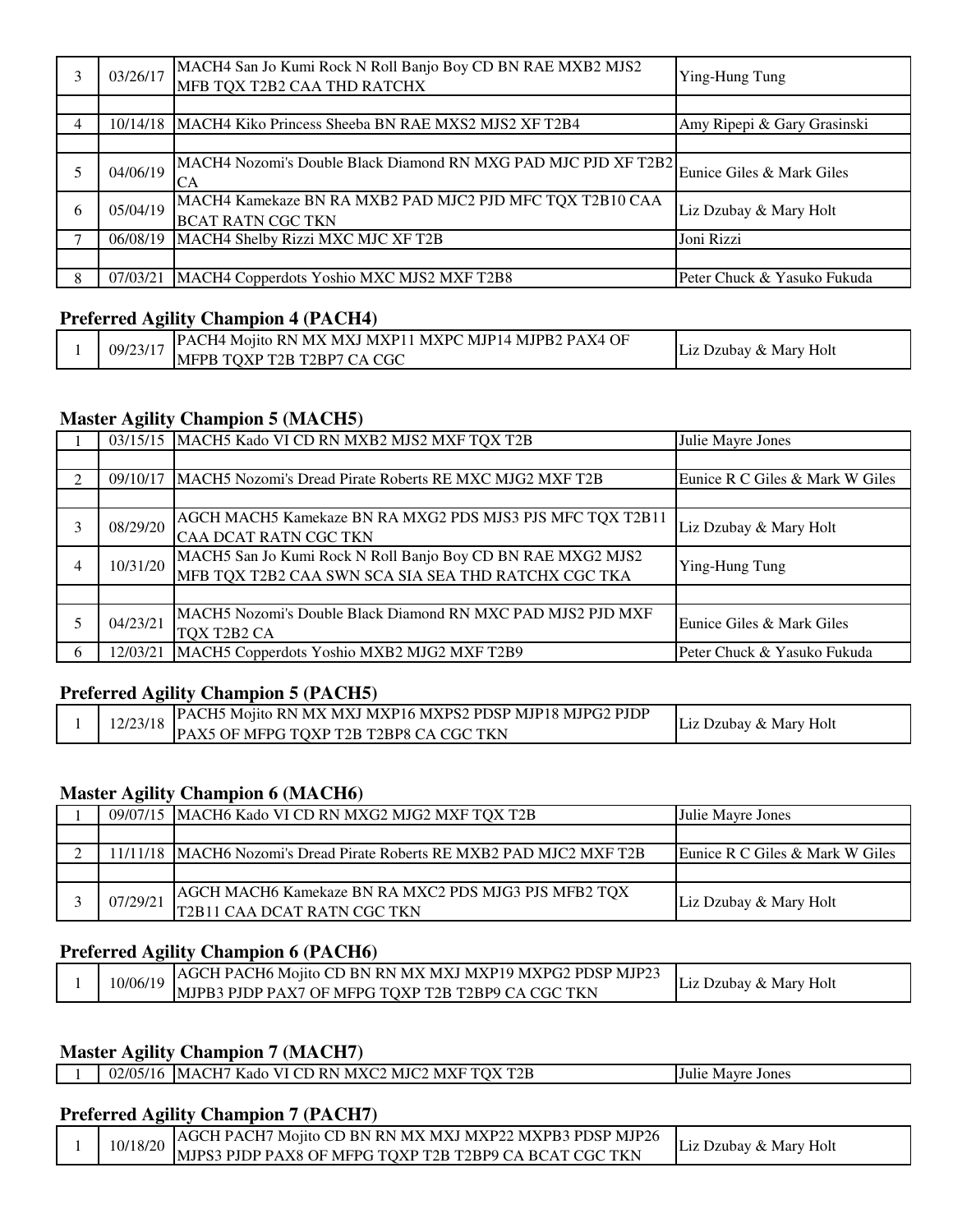#### **Master Agility Champion 8 (MACH8)** 1 05/06/16 MACH8 Kado VI CD RN MXC2 MJC2 MXF TQX T2B Julie Mayre Jones

| <b>Preferred Agility Champion 8 (PACH8)</b> |                                            |                                                          |                        |  |
|---------------------------------------------|--------------------------------------------|----------------------------------------------------------|------------------------|--|
| $\mathbf{1}$                                | 08/08/21                                   | AGCH PACH8 Mojito CD BN RN MX MXJ MXP25 MXPS3 PDSP MJP30 | Liz Dzubay & Mary Holt |  |
|                                             |                                            | MJPC3 PJDP PAX9 OF MFPG TQXP T2B T2BP9 CA BCAT CGC TKN   |                        |  |
|                                             |                                            |                                                          |                        |  |
|                                             |                                            |                                                          |                        |  |
|                                             |                                            | <b>Master Agility Champion 9 (MACH9)</b>                 |                        |  |
|                                             |                                            | 08/20/16 MACH9 Kado VI CD RN MXB3 MJB3 MXF TQX T2B       | Julie Mayre Jones      |  |
|                                             |                                            |                                                          |                        |  |
|                                             |                                            | <b>Master Agility Champion 10 (MACH10)</b>               |                        |  |
|                                             |                                            | 01/13/17 MACH10 Kado VI CD RN MXS3 MJS3 MXF TQX T2B      | Julie Mayre Jones      |  |
|                                             |                                            |                                                          |                        |  |
|                                             |                                            | <b>Master Agility Champion 11 (MACH11)</b>               |                        |  |
|                                             |                                            | 04/07/17 MACH11 Kado VI CD RN MXG3 MJG3 MXF TQX T2B      | Julie Mayre Jones      |  |
|                                             |                                            |                                                          |                        |  |
|                                             |                                            | <b>Master Agility Champion 12 (MACH12)</b>               |                        |  |
|                                             |                                            | 06/18/17 MACH12 Kado VI CD RN MXC3 MJC3 MXF TQX T2B      | Julie Mayre Jones      |  |
|                                             |                                            |                                                          |                        |  |
|                                             |                                            | <b>Master Agility Champion 13 (MACH13)</b>               |                        |  |
|                                             |                                            | 09/10/17 MACH13 Kado VI CD RN MXB4 MJB4 MXF TQX T2B      | Julie Mayre Jones      |  |
|                                             |                                            |                                                          |                        |  |
|                                             |                                            | <b>Master Agility Champion 14 (MACH14)</b>               |                        |  |
|                                             |                                            | 12/01/17 MACH14 Kado VI CD RN MXS4 MJS4 MXF TQX T2B      | Julie Mayre Jones      |  |
|                                             |                                            |                                                          |                        |  |
|                                             |                                            | <b>Master Agility Champion 15 (MACH15)</b>               |                        |  |
|                                             |                                            | 03/31/18 MACH15 Kado VI CD RN MXG4 MJG4 MXF TQX T2B      | Julie Mayre Jones      |  |
|                                             |                                            |                                                          |                        |  |
|                                             |                                            | <b>Master Agility Champion 16 (MACH16)</b>               |                        |  |
|                                             |                                            | 06/15/18 MACH16 Kado VI CD RN MXC4 MJC4 MXF TQX T2B      | Julie Mayre Jones      |  |
|                                             |                                            |                                                          |                        |  |
| <b>Master Agility Champion 17 (MACH17)</b>  |                                            |                                                          |                        |  |
|                                             |                                            | 08/19/18   MACH17 Kado VI CD RN MXC4 MJB5 MXF TQX T2B2   | Julie Mayre Jones      |  |
|                                             |                                            |                                                          |                        |  |
|                                             |                                            | <b>Master Agility Champion 18 (MACH18)</b>               |                        |  |
| $1 \quad$                                   |                                            | 11/11/18 MACH18 Kado VI CD RN MXB5 MJS5 MFB TQX T2B2     | Julie Mayre Jones      |  |
|                                             |                                            |                                                          |                        |  |
|                                             |                                            | <b>Master Agility Champion 19 (MACH19)</b>               |                        |  |
|                                             |                                            | 02/15/19 MACH19 Kado VI CD RN MXS5 MJG5 MFS TQX T2B3     | Julie Mayre Jones      |  |
|                                             |                                            |                                                          |                        |  |
|                                             |                                            | <b>Master Agility Champion 20 (MACH20)</b>               |                        |  |
|                                             |                                            | 05/12/19 MACH20 Kado VI CD RN MXG5 MJG5 MFS TQX T2B3     | Julie Mayre Jones      |  |
|                                             |                                            |                                                          |                        |  |
| <b>Master Agility Champion 21 (MACH21)</b>  |                                            |                                                          |                        |  |
|                                             |                                            | 07/26/19 MACH21 Kado VI CD RN MXC5 MJC5 MFG TQX T2B4     | Julie Mayre Jones      |  |
|                                             |                                            |                                                          |                        |  |
|                                             | <b>Master Agility Champion 22 (MACH22)</b> |                                                          |                        |  |
|                                             |                                            |                                                          |                        |  |

1 09/27/19 MACH22 Kado VI CD RN MXB6 MJB6 MFG TQX T2B4 Julie Mayre Jones

## **Master Agility Champion 23 (MACH23)**

1 02/14/20 MACH23 Kado VI CD RN MXS6 PAD MJS6 MFG TQX T2B4 Julie Mayre Jones